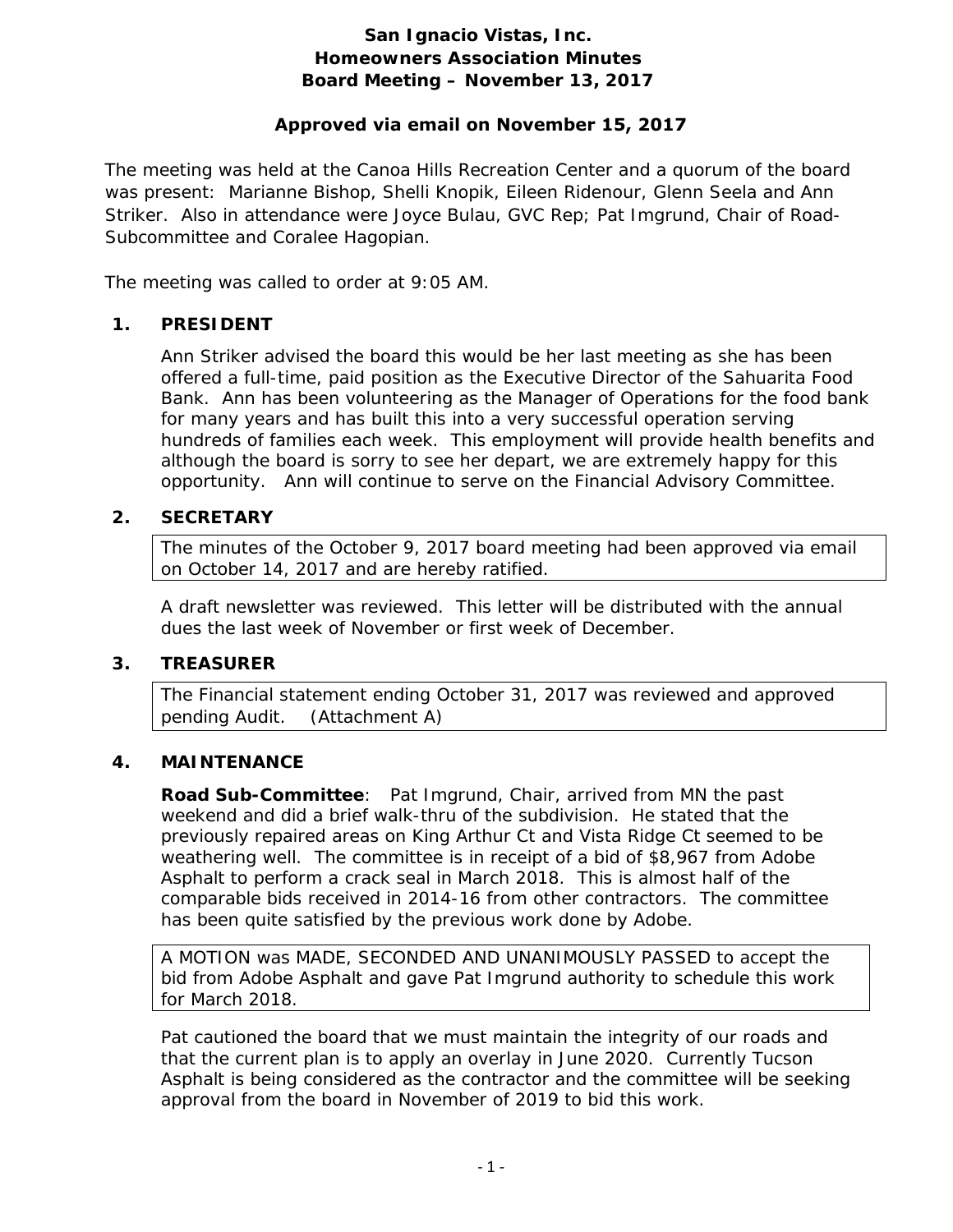Don White has completed the project of replacing all reflectors in the HOA. The total cost of the project was \$1,138 and included 150 amber and 350 clear reflectors; 10 traffic cones, gorilla construction adhesive, and other necessities. We had to replace Don's measuring wheel which was stolen while he was working on the project. After completing the project there are 51 amber and 180 clear in storage that were purchased at a good price and will provide for replacements when existing reflectors are damaged. Don worked on this project from April thru October and our heartfelt thanks extended to him for his contribution to the community.

**Landscape Sub-Committee:** The project on View Ridge Drive is continuing and Felix Landscaping will be planting more Ocotillos, Indian figs and Spanish Daggers the weeks of November 13 and 20. They will be working on Harvest Moon removing cow's tongue and an overabundance of brittle bush. Landscape stone will be placed surrounding all the parking areas that have been cleared of all cactus and the parking walls repainted.

#### **5. ARCHITECTURAL**

Glenn Seela presented the Monthly Report (Attachment B)

## **6. FINANCIAL ADVISORY**

Gary Powers sent an email directing the Treasurer to present his report. The FAC recommends the HOA dues for 2018 remain at \$530.

A MOTION was MADE by Ann Striker, SECONDED and UNANIMOUSLY PASSED approving the yearly dues for 2018 at \$530 per lot.

A MOTION was MADE by Ann Striker, SECONDED and UNANIMOUSLY PASSED approving a contribution of \$40,000 to the Reserve Fund in 2018.

## **7. GVC**

Joyce Bulau, our representative to the Council, presented a report from Pima County Supervisor Christy regarding his proposed Road Plan. (Attachment C)

#### **8. CONTINUING BUSINESS - None**

#### **9. NEW BUSINESS**

## **10. ADJOURNMENT**

With no further business to be conducted the meeting was adjourned at 10:45 AM

The next scheduled meeting is January 8, 2018 and will be held at the Desert Hills Center in the ROOM A starting at 9 AM.

Respectfully submitted, /s/ Marianne Bishop, Secretary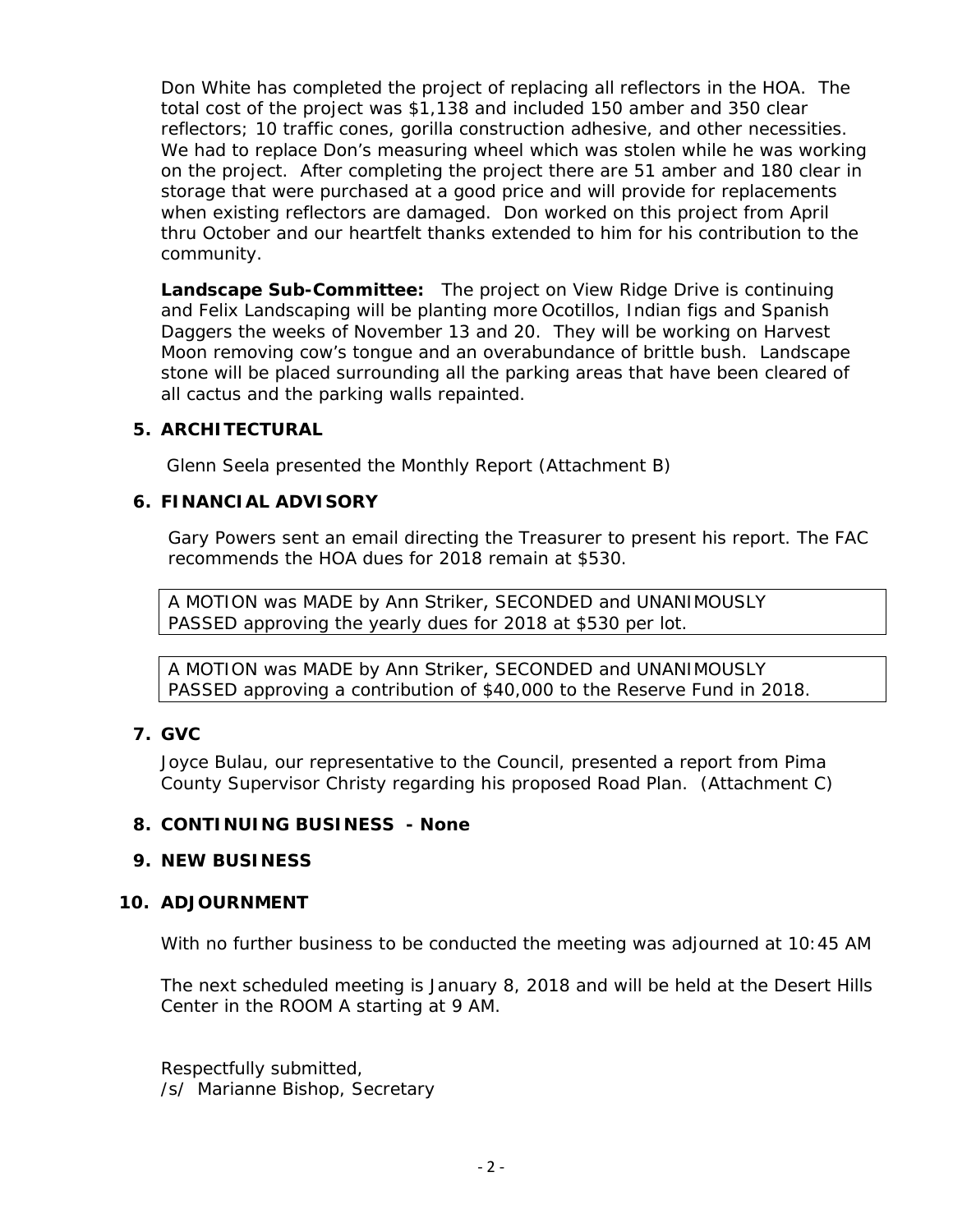| 10:44 AM<br>11/2/2017<br>Cash Basis                 | SAN IGNACIO VISTAS, INC.<br><b>Balance Sheet</b><br>As of October 31, 2017 |                | <b>ATTACHMENT A</b> |             |
|-----------------------------------------------------|----------------------------------------------------------------------------|----------------|---------------------|-------------|
| <b>ASSETS</b>                                       | <b>OPERATING</b>                                                           | <b>RESERVE</b> | <b>TOTAL</b>        |             |
| 120 - COMMERCE CHECKING                             | 31,138<br>31,138                                                           |                |                     | adj - $$1*$ |
| 1502 - COMMERCE RESERVE                             |                                                                            | 24,780         |                     |             |
| 1505 · WELLESLEY INCOME VWIAX (MV = 138,236)        |                                                                            | 125,120        |                     |             |
| 1507 · WASH FED 5yr 2/13/20 APY 1.93%               |                                                                            | 63,128         |                     |             |
| 1509 - COMMERCE CD 6/30/17 APY .98%                 |                                                                            | 102,545        |                     |             |
| 1510 $\cdot$ WELLINGTON $\cdot$ VWENX (MV = 64,681) |                                                                            | 53,334         |                     |             |
| 1511 · VANGUARD - MM                                |                                                                            | 101,168        |                     |             |
| 1512 - VANGUARD - VTSAX (MV = 34,299                |                                                                            | 31,286         |                     |             |
|                                                     |                                                                            | 501,361        |                     |             |
| <b>Total Current Assets</b>                         |                                                                            | 501,361        |                     |             |
|                                                     |                                                                            |                | 532,499             |             |
| <b>LIABILITIES &amp; EQUITY</b>                     |                                                                            |                |                     |             |
| <b>FUND BALANCES</b>                                |                                                                            |                |                     |             |
| 300 · Operating Fund Balance                        | 13,317                                                                     |                | 13,317              |             |
| 3000 · Reserve Fund Balance                         |                                                                            | 464,120        | 464,120             |             |
| Net Income                                          | 15,086                                                                     | 39,976         | 55,062              |             |
| <b>TOTAL LIABILITIES &amp; FUND BALANCES</b>        |                                                                            |                | 532,499             |             |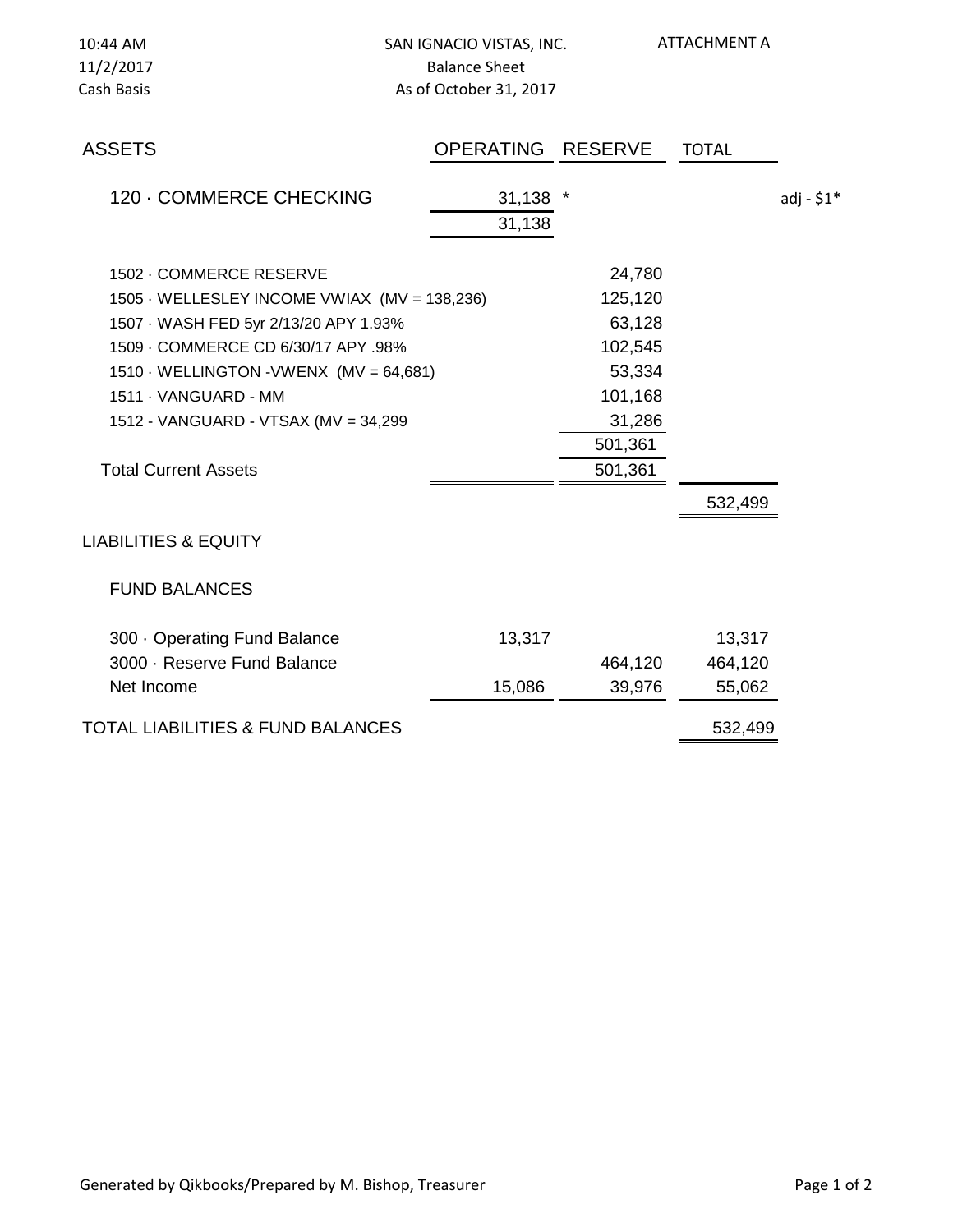| 10:44 AM   | SAN IGNACIO VISTAS, INC.  |
|------------|---------------------------|
| 11/2/2017  | Actual vs. Budget         |
| Cash Basis | January thur October 2017 |

|                                                          | Operating     |               | Reserve       |               | <b>Total Income</b> |               |
|----------------------------------------------------------|---------------|---------------|---------------|---------------|---------------------|---------------|
| Income                                                   | <b>Actual</b> | <b>Budget</b> | <b>Actual</b> | <b>Budget</b> | <b>Actual</b>       | <b>Budget</b> |
| <b>Operating Revenue</b>                                 |               |               |               |               |                     |               |
| 400 · Assessments                                        | 70,680        | 70,680        | 50,160        | 50,160        |                     |               |
| 410 · Transfer and Document Fee                          | 4,500         | 3,000         |               |               |                     |               |
| 420 · Operating Fund Interest                            | 128           | 120           |               |               |                     |               |
| <b>Total Operating Revenue</b>                           | 75,308        | 73,800        |               |               |                     |               |
| <b>Reserve Fund</b>                                      |               |               |               |               |                     |               |
| 4200 · Reserve Fund Interest                             |               |               | 5,641         | 11,603        |                     |               |
| <b>Total Income</b>                                      | 75,308        | 73,800        | 55,801        | 61,763        | 131,109             | 135,563       |
| <b>Expense</b>                                           |               |               |               |               |                     |               |
| <b>Operating</b>                                         |               |               |               |               |                     |               |
| <b>Maintenance Expenditures</b><br>500 · Yearly Contract |               |               |               |               |                     |               |
|                                                          | 25,017        | 30,000        |               |               |                     |               |
| 501 - Invasive Grass<br>502 · Tree Triming               | 1,878         | 3,000         |               |               |                     |               |
| 503 - Utilities                                          | 3,843<br>419  | 4,900<br>470  |               |               |                     |               |
| 505 - Other Maintenance                                  | 3,640         | 5,000         |               |               |                     |               |
| 506 - Erosion Mitigation                                 | 3,880         | 2,000         |               |               |                     |               |
| 507 - Plant Replace                                      | 2,500         | 2,300         |               |               |                     |               |
| 4201 - Reserves-Misc (Study)                             |               |               |               |               |                     |               |
| 5006-Retaining Walls/Monument                            |               |               | 1598<br>1636  | 2,000         |                     |               |
| 5004 - Other Maint                                       |               |               | 2801          |               |                     |               |
| 5006-Erosion Mitigation                                  |               |               | 9790          | 13,000        |                     |               |
| <b>Total Maintenance Expenditures</b>                    | 41,177        | 47,670        | 15825         | 15,000        |                     |               |
| <b>Administrative</b>                                    |               |               |               |               |                     |               |
| 510 - Contract Service                                   | 10,500        | 12,600        |               |               |                     |               |
| 511 · Board                                              | 352           | 500           |               |               |                     |               |
| $512 \cdot$ Legal                                        | 0             | 1,500         |               |               |                     |               |
| 513 - Communications                                     |               |               |               |               |                     |               |
| 513.1 · Computer/ Internet                               | 1,472         | 1,100         |               |               |                     |               |
| 513.2 · Telephone                                        | 1,156         | 1,300         |               |               |                     |               |
| 513.3 · Office Supplies                                  | 116           | 50            |               |               |                     |               |
| 513.4 · Printing/Reproductior                            | 455           | 2,000         |               |               |                     |               |
| 513.5 · Postage/Delivery                                 | 133           | 250           |               |               |                     |               |
| 513.6 · Record Storage                                   | 540           | 500           |               |               |                     |               |
| Total 513 - Communications                               | 3,872         | 5,200         |               |               |                     |               |
| <b>Total Administrative</b>                              | 14,724        | 19,800        |               |               |                     |               |
| <b>Other Operating</b>                                   |               |               |               |               |                     |               |
| 521 · Insurance                                          | 2,510         | 3,500         |               |               |                     |               |
| 522 - Membership Fee - GVC                               | 1,710         | 1,710         |               |               |                     |               |
| 523 · Taxes and Contingency                              | 101           | 400           |               |               |                     |               |
| <b>Total Other Operating</b>                             | 4,321         | 5,610         |               |               |                     |               |
| <b>Total Expense</b>                                     | 60,222        | 73,080        | 15825         | 15,000        |                     |               |
| <b>Net Income</b>                                        | 15,086        | 720           | 39,976        | 46,763        |                     |               |
| <b>Beginning Fund Balance</b>                            | 13,317        | 13,317        | 464,120       | 464,120       |                     |               |
|                                                          | 28,403        | 14,037        | 504,096       | 510,883       | 532,499             |               |
|                                                          |               |               |               |               |                     |               |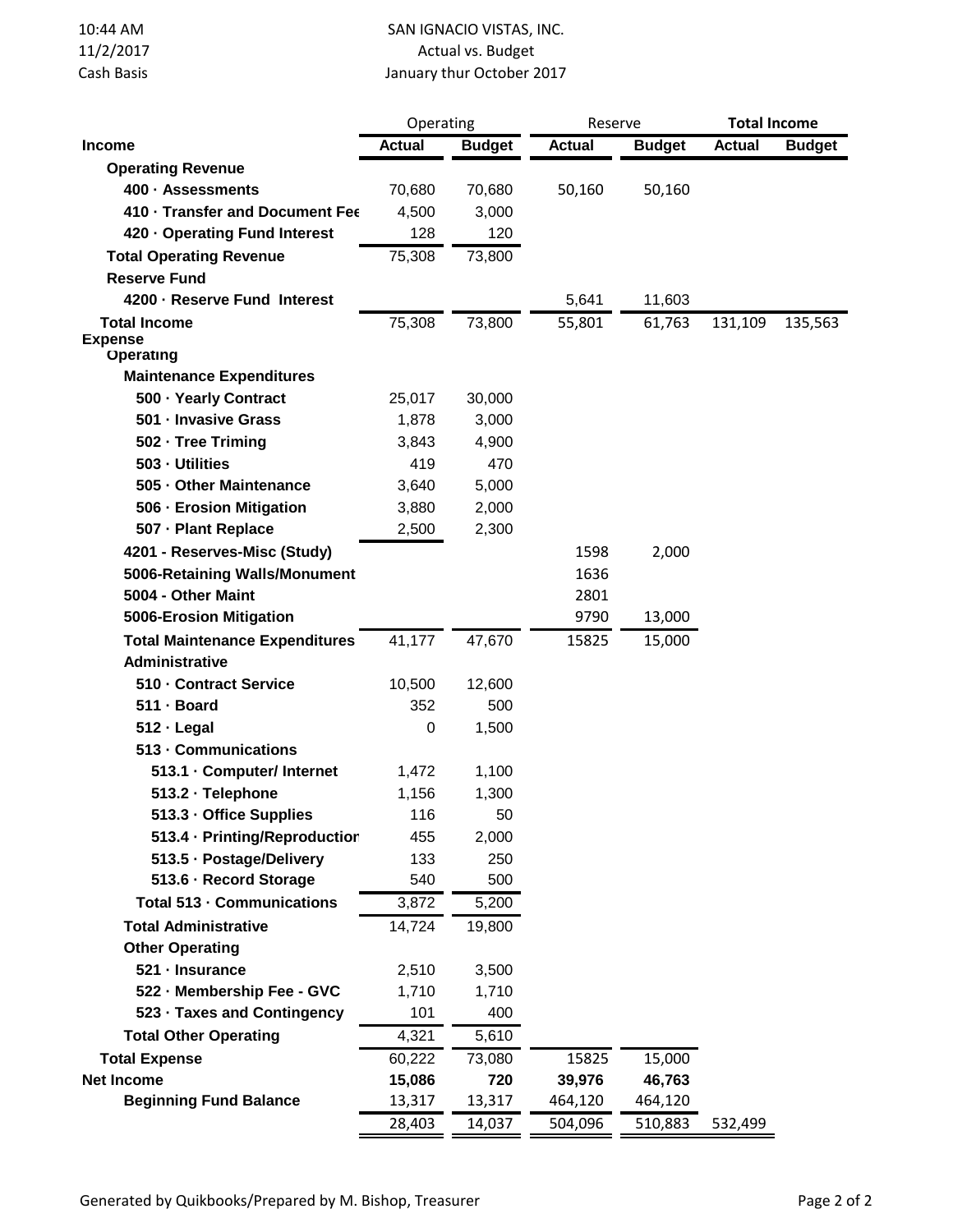## ATTACHENT B ARCHITECTURAL COMMITTEE (AC) REPORT NOV 2017

| <b>LOT</b>       | REQU<br><b>EST</b> | <b>REQUEST</b>                                   | <b>ACTION</b>   | <b>DATE</b>    |
|------------------|--------------------|--------------------------------------------------|-----------------|----------------|
| 141              | $10 - 7 - 17$      | <b>PAINT APPLICATION</b>                         | APPROVED        | $10 - 11 - 17$ |
|                  |                    |                                                  |                 |                |
| 061              | 10-24-17           | MODIFICATION TO FRONT LANSCAPE                   | <b>APPROVED</b> | 10-24-17       |
| 176              |                    | 10-20-17 FLAG POLE                               | <b>APPROVED</b> | $10 - 24 - 17$ |
| 059              |                    | 10-24-17 RAMADA REBUILD AND PAVER EXTENSION      | <b>APPROVED</b> | $10-27-17$     |
| 123              | 10-30-17 PAINT     |                                                  | <b>APPROVED</b> | $10-30-17$     |
| 123              |                    | 10-30-17 LANDSCAPE AND BARRIER TO HIDE UTILITIES | <b>APPROVED</b> | $10-30-17$     |
| $\overline{088}$ | $11-9-17$          | <b>PAINT APPLICATION</b>                         | <b>APPROVED</b> | $11-9-17$      |
|                  |                    |                                                  |                 |                |
|                  |                    |                                                  |                 |                |
|                  |                    |                                                  |                 |                |
|                  |                    |                                                  |                 |                |
|                  |                    |                                                  |                 |                |
|                  |                    |                                                  |                 |                |
|                  |                    |                                                  |                 |                |
|                  |                    |                                                  |                 |                |
|                  |                    |                                                  |                 |                |
|                  |                    |                                                  |                 |                |
|                  |                    |                                                  |                 |                |
|                  |                    |                                                  |                 |                |
|                  |                    |                                                  |                 |                |

#### Lot 057

The violation was cured within the required timeframe (the ATV was removed) with no response from the homeowner.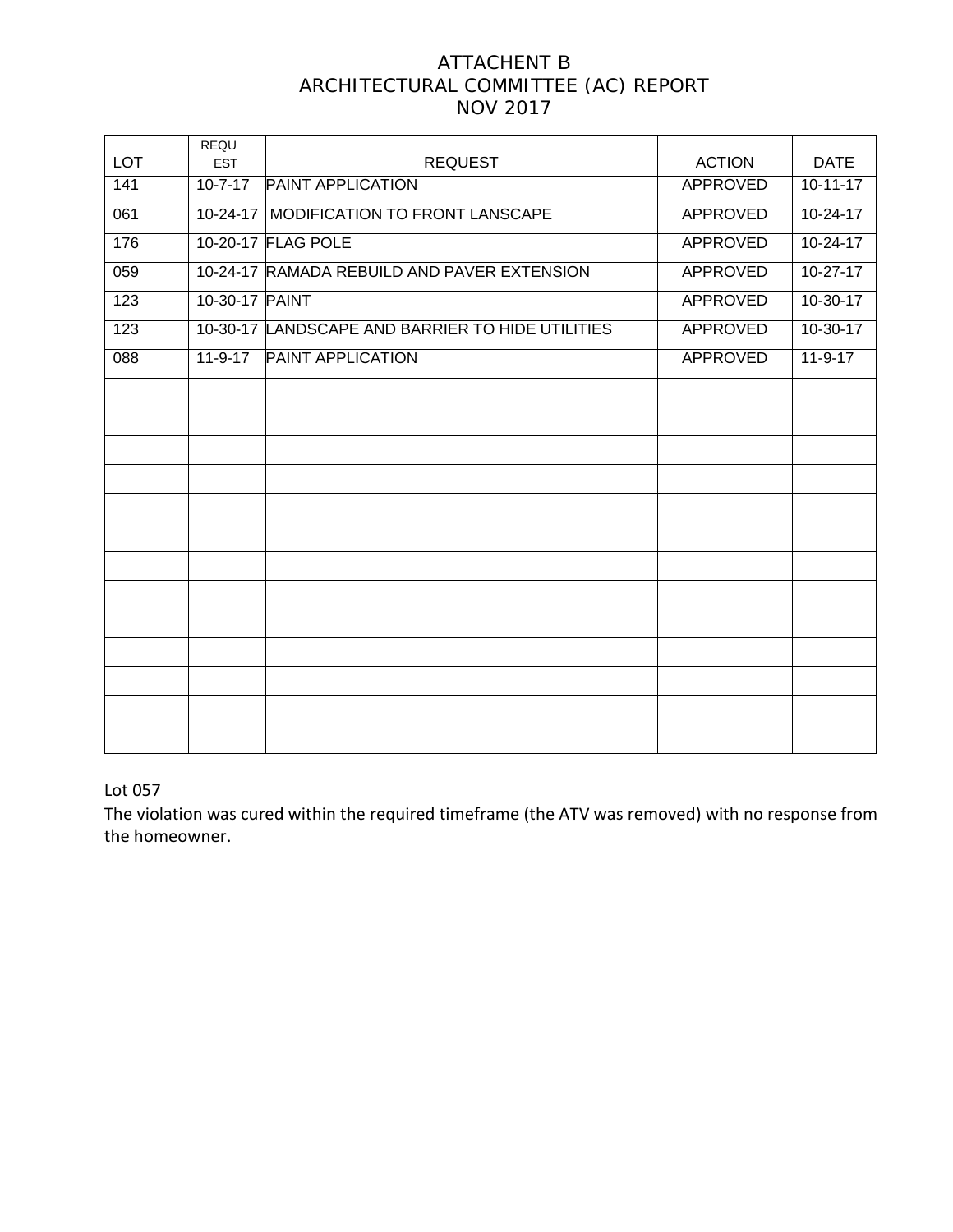# PIMA COUNTY BOARD OF SUPERVISORS



Stephen W. Christy Supervisor, District 4

130 WEST CONGRESS STREET, 1 l;flOOR TUCSON, ARIZONA 85701-1317

TELEPHONE 520-724-8094 E-MAIL: dlstrfct4@plma.gov

JUST FIX THE ROADS PLAN ROTARY CLUB OF GREEN VALLEY

OCTOBER 10, 2017

I feel it is most fitting for me to announce Just Fix the Roads plan for road repair here, today in Green Valley, and at the Rotary Club of Green Valley.

First, I am a 30 plus-year-Rotarian.

Second, Green Valley has some of the most Poor to Failed-rated roads - if not in all of Pima County  $-$  certainly in our District 4.

Third, this is the home of the Green Valley Council, whose members and roads committee have devoted countless hours of selfless commitment to analyzing the community's street conditions and organizing a professional and rational approach to prioritizing problem roads and streets, and focusing on a sustainable manner and process for repairing them.

Fourth, my 2 fellow "road warriors" and old friends from the creation days of the Regional Transportation Authority, Dick Roberts and Chet Davis, are both members here at the Rotary Club of Green Valley, as well as active leaders and residents of Green Valley.

Pima County has more than 1,200 miles of roads that have been rated Poor or Failed - that's 2/3 of all the roads. This comes directly from statistics provided by the Pima County Department of Transportation.

And they are getting even worse with each passing day.

Clearly, something has to be done  $-$  and done now.

I personally feel addressing our road repair situation is the most important issue facing Pima County today.

The options before us are fraught with roadblocks and dead ends, to use a topical metaphor. They are all time-consuming, complicated, and most likely impossible and futile to attain or even attempt.

At the County level, there is little hope to find adequate and significant monies in our General Fund that could properly address our road repair challenges. Though we should continue to look for unnecessary expenditures, realistically how much money could be taken out of the General Fund for road repairs without disrupting much of Pima County operations?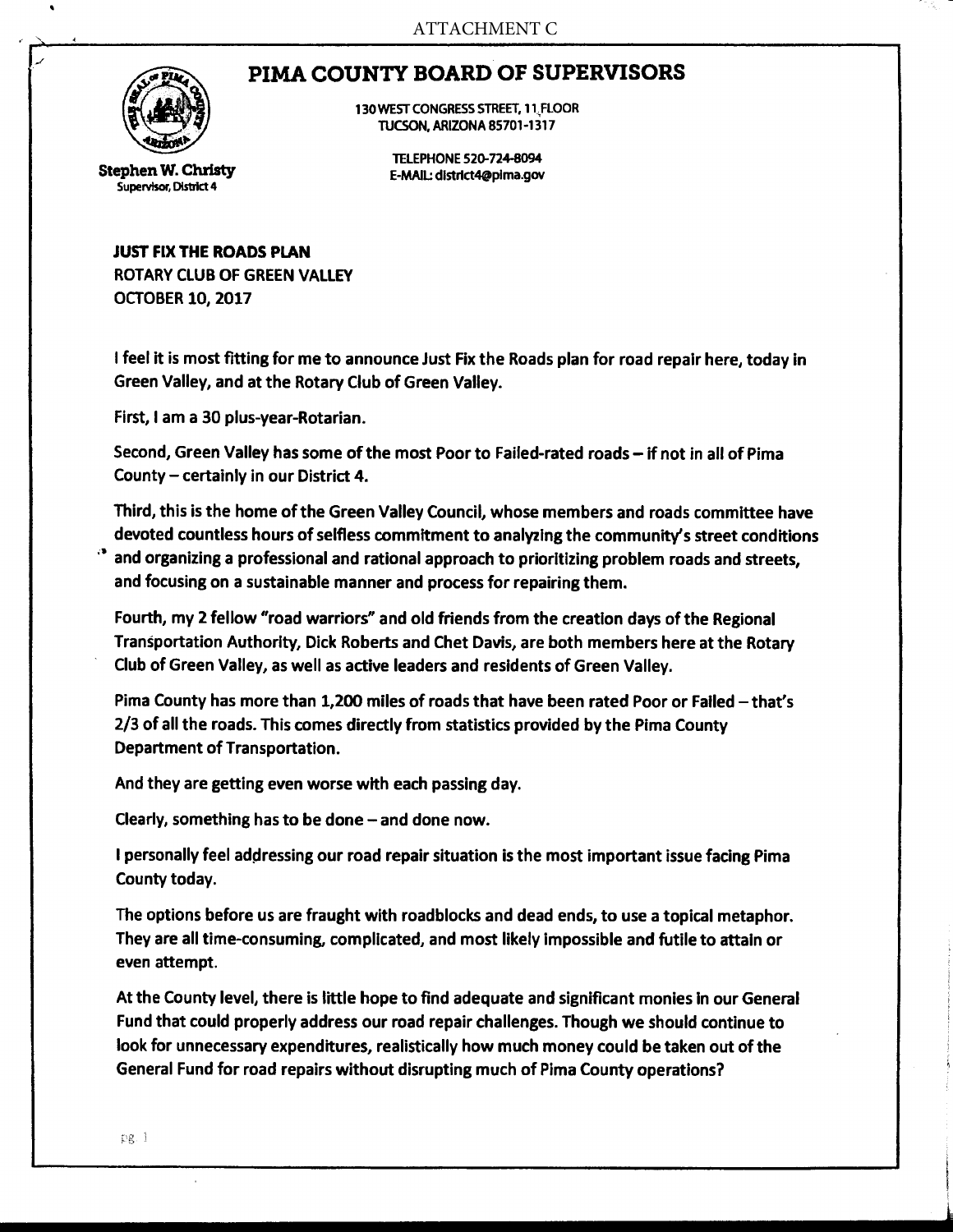At the State level, raising the State's gas tax has an even bleaker future. That would require approval by both the State legislature and the Governor. Someone close to the Governor told me that during a recent function, someone asked Governor Ducey if he would support raising the State's gas tax. His response? He said, "Not only no, but Hell no."

a,

And what is the point of raising the State's gas tax if the Legislature sweeps it away?

At the Federal level, no immediate action for road repair seems forthcoming and even if there were, how much would slowly drip down to fixing our roads here in Pima County?

Certainly, there are a number of other options out there: a "vehicle miles traveled" tax; a "special district" tax; a "tax at the gas pump in Pima County" tax  $-$  and others.

All of these options would require either voter approval or approval by the State Legislature and Governor  $-$  or both.

Each of these plans would take a great deal of time to pursue - time our roads and we don't have.

Further, the prospects of success in enacting any of these options are next to zero – particularly when it comes to dealing with the State legislature up in Phoenix.

In the meantime, our roads will continue to deteriorate, making road repair that much more costly and that much more difficult.

Our road plan, I believe, is the most fair, makes the most sense, is the most efficient and transparent, and will have the greatest countywide support, as well as the greatest and quickest chance of success.

And we can do it together  $-$  now.

Here is our plan:

 $\mathbf{B}$ 

Our plan begins with the Board of Supervisors immediately repealing the newly enacted Property Tax for Road Repair. This was a bad tax and a bad plan to fix our roads. However, the County had very few choices.

Annually, countywide, this new property tax is estimated to raise barely a little over 19 million dollars for fixing our 800 million to 1 billion dollar road repair problem.

Clearly, a drop in the bucket all paid for on the backs of County property owners, who already feel over-taxed.

Even our County Administrator has acknowledged that at the current rate of using this new property tax for road repair, it would take 35 years to fix our roads, and that's if the roads remain in the very same condition as they are today.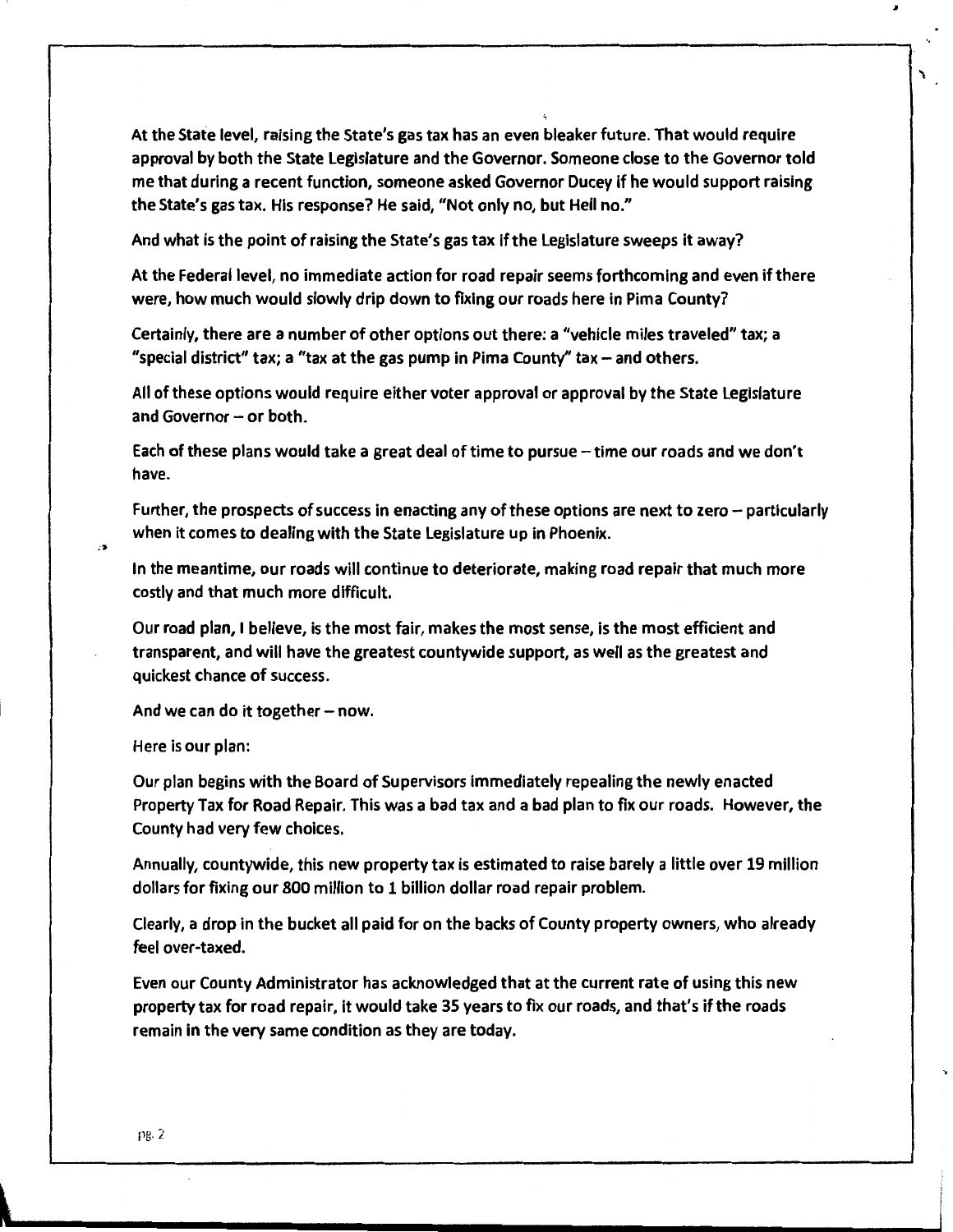Second - upon repeal of the Property Tax for Road Repair, we propose that the Board of Supervisors pass a countywide, half-cent sales tax. By doing so, this regional sales tax can raise, countywide, over 75 million dollars annually or more than 800 million dollars over the course of 10 years.

Third - we further propose that upon enactment of a countywide half-cent sales tax, that the Board of Supervisors authorize that all revenues generated by the sales tax be directed solely and singularly to the Regional Transportation Authority, and that the RTA has the complete and total direction over the administration of this tax revenue for the singular purpose of fixing our roads - and for fixing our roads only.

That's it  $-$  that's our plan.

, .

Now let's look at how it can work and how it can succeed.

The RTA enjoys the universal confidence of Pima County residents. The RTA is an independent, regionally administered transportation-focused entity that has an unprecedented proven track record of success. After 11 plus years, almost 1,000 multi-jurisdictional, multi-modal

,. transportation enhancement and improvement projects designed for greater mobility and capacity have been conducted and completed on-time and under budget by the RTA.

The RTA's process for success has been magnified by its transparent, citizen-driven, and publicly accountable methodology that has visible results in practically every corner of Pima County, including our own Green Valley and Sahuarita.

As further evidence shows, as if any further evidence is even needed, that the RTA has the ability to address road repair issues, just last spring, the State Auditor General issued its findings regarding its financial and operational audit of the RTA's performance - and the RTA passed with flying colors.

The State Legislature mandated this audit, and the RTA received praise and commendation from the very auditors themselves.

Further, with the RTA leading countywide road repair efforts, we can all have confidence that 99% of all tax dollars generated will go directly to road repairs. The other 1 percent will cover the RTA's cost of administering the entire program.

As a former car salesman, I can tell you  $-$  now that's a good deal.

Citizen Input and oversight can be continued and expanded through the newly created Transportation Advisory Committee.

Pima County, the City of Tucson and all incorporated jurisdictions can also contribute to the development of the RTA's road repair plan.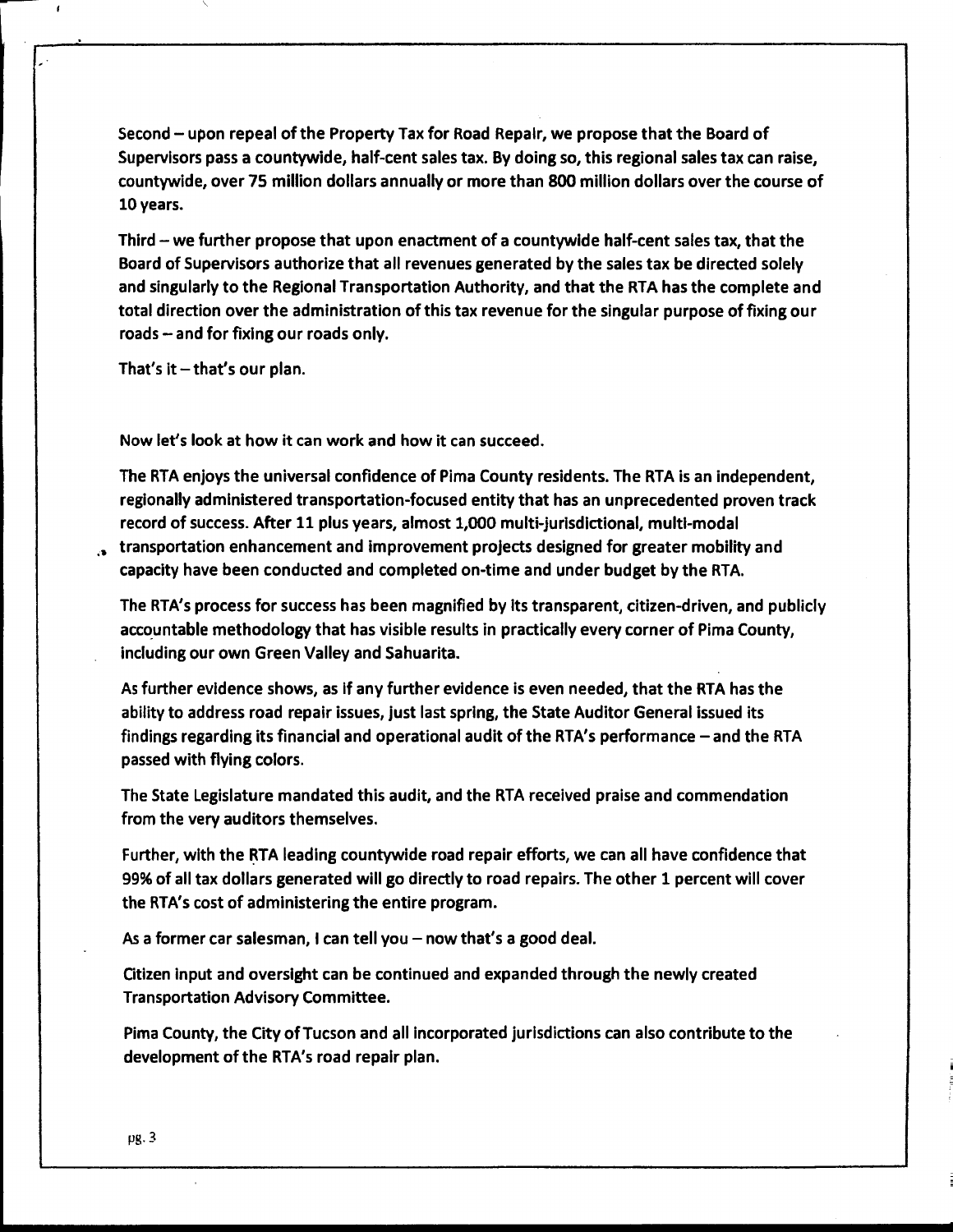The RTA can be in constant communication with the public and the Board of Supervisors as to the RTA's road repair plan's development, with public "dash boards", public hearings and meetings, and many other transparent communication conveyances.

And a very important piece of RTA Road Repair Plan must include that all countywide road repair projects be put out to an open and public bid process.

Who knows? Maybe the RTA can include beautification and landscaping plans for our medians and sidewalks.

And finally, the RTA Road Repair Plan  $-$  funded by a countywide sales tax  $-$  must include a "sunset" clause and time limit.

Annual reviews and progress reports until that "sunset" takes effect must be included, too. I would suggest 10 years to "sunset".

The positive benefits of the RTA Road Repair Plan include:

- Tax relief by repealing the current Property Tax for Road Repair just recently enacted.
- Tourists and non-residents of Pima County will contribute and participate in sales tax revenue generation for road repair – not just Pima County residents or property owners alone.
- The sales tax would not tax food, housing, or medication.

Voters overwhelmingly approved the RTA and its mission back in 2006 by a 60 to 40 % margin. I view our plan as just an enhancement and expansion to the original RTA mission and of an already existing tax.

With our plan, the RTA can continue on its mission to complete road capacity and increased mobility enhancements designed to fight congestion throughout our region  $-$  and at the same time begin to conquer our deteriorating and failed roads.

Our road repair plan is an investment in ourselves; the countywide sales tax revenue stays wholly in Pima County.

It does not get shipped off to Washington, DC or up to Phoenix, with the forlorn hope that some of our own· dollars will eventually trickle back to Pima County someday, maybe.

Pima County money stays in Pima County, to be invested in Pima County.

This plan is not without its challenges.

The biggest and most formidable hurdle that must be cleared if this plan is to succeed is that it requires a 100%, 5 - 0 approval vote by the Board of Supervisors - a daunting task.

That is why I feel that by announcing it today, our plan has been delivered into the public square. Now it can be publicly vetted, analyzed, and discussed in great detail and consideration.

...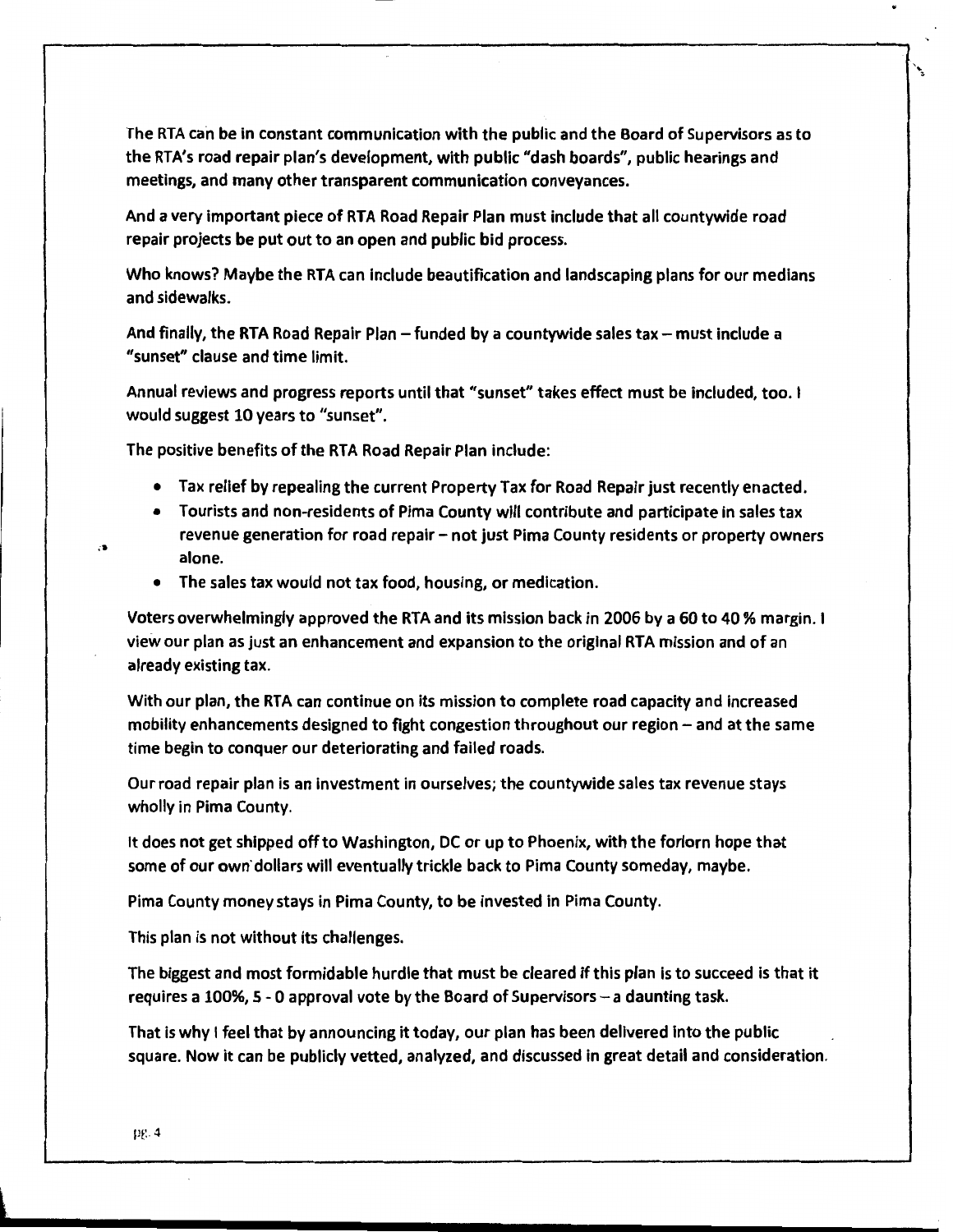I will be presenting our plan to the newly formed Sales Tax Advisory Committee and to all business and community organizations as well.

I plan to finalize the plan's wording and place it before the Board of Supervisors for a vote in November or early December at the latest.

I implore my fellow Board members to put away our differences and to begin working together today to advance the RTA Road Repair Plan - utilizing our concepts rolled out here today - as a platform and model that allow all of us to finally address our road repair needs.

This is not a "Democrat versus Republican" issue.

This is not a "Majority versus Minority" issue.

,•

,,•

 $\pmb{\cdot}$ 

This is, most certainly, not an "Us versus Them" issue.

This is an "All of us are in this together'' issue.

I am fully open to suggestions and concerns - and criticism - from my fellow members of the Board of Supervisors, and I actively seek their input and support.

... Today, here and now, I give them and you my promise and pledge that I will work with each of them in good faith, to seek a workable road repair plan that all of the members of the Board of Supervisors and - most importantly  $-$  all of the residents of Pima County can be proud of.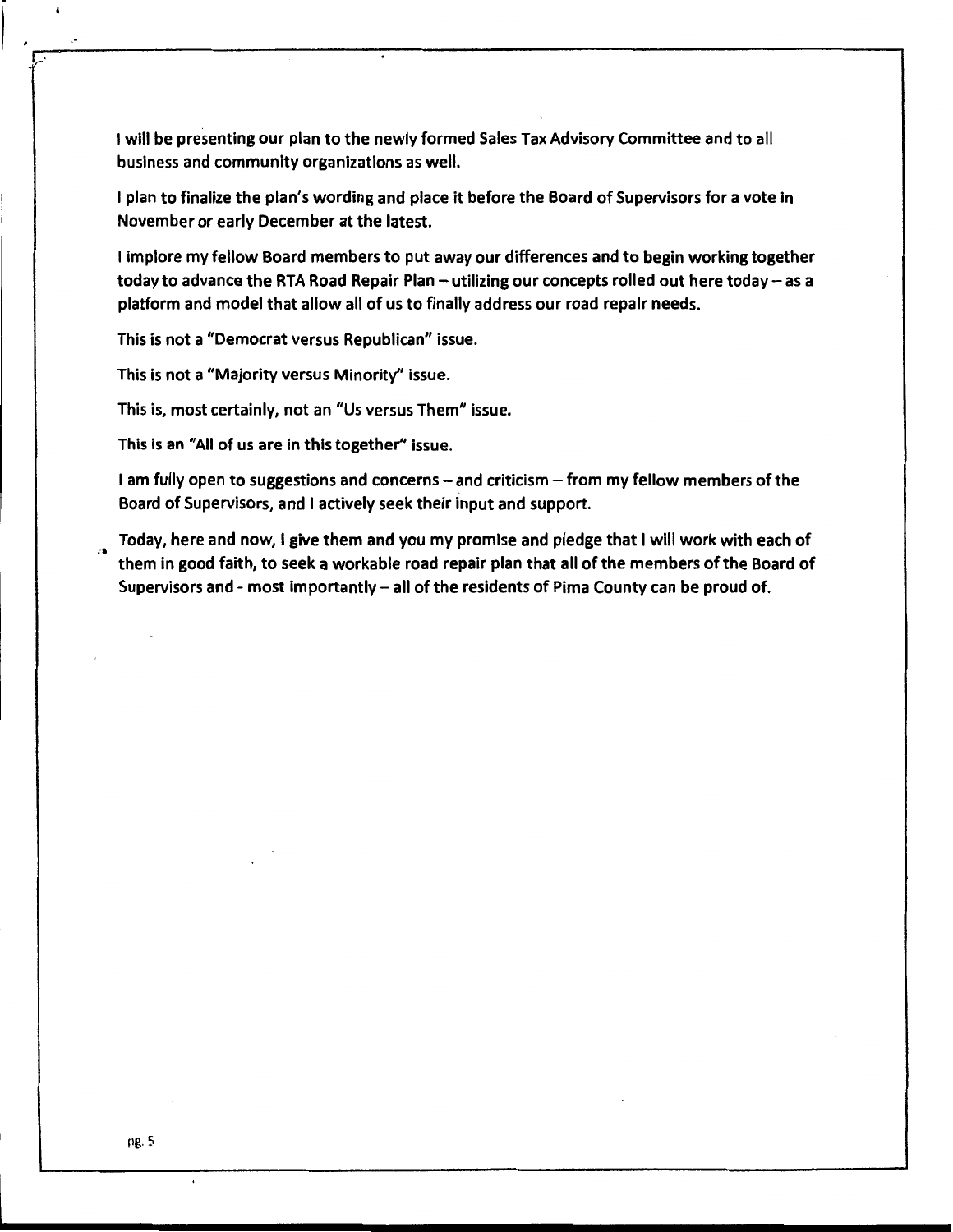## **PIMA COUNTY BOARD OF SUPERVISORS**

Chair of Superviole

## **District 1**

Supervisor Ally Miller 130 W Congress, 11th Floor Tucson AZ 85701 (520) 724-2738 Ally.Miller@pima.gov

## **District 2**

Supervisor Ramon Valadez 130 W Congress, 11th Floor Tucson AZ 85701 (520) 724-8126 Ramon.Valadez@pima.gov

## **District 3**

Supervisor Sharon Bronson ·• 130 W Congress, 11th Floor Tucson AZ 85701

(520) 724-8051 Sharon.Bronson@pima.gov

#### **District 4**

Supervisor Steve Christy 130 W Congress, 11th Floor Tucson AZ 85701 (520) 724-8094 Steve.Christy@pima.gov

#### **District 5**

Supervisor Richard Elias 130 W Congress, 11th Floor Tucson AZ 85701 (520) 724-8126 Richard.Elias@pima.gov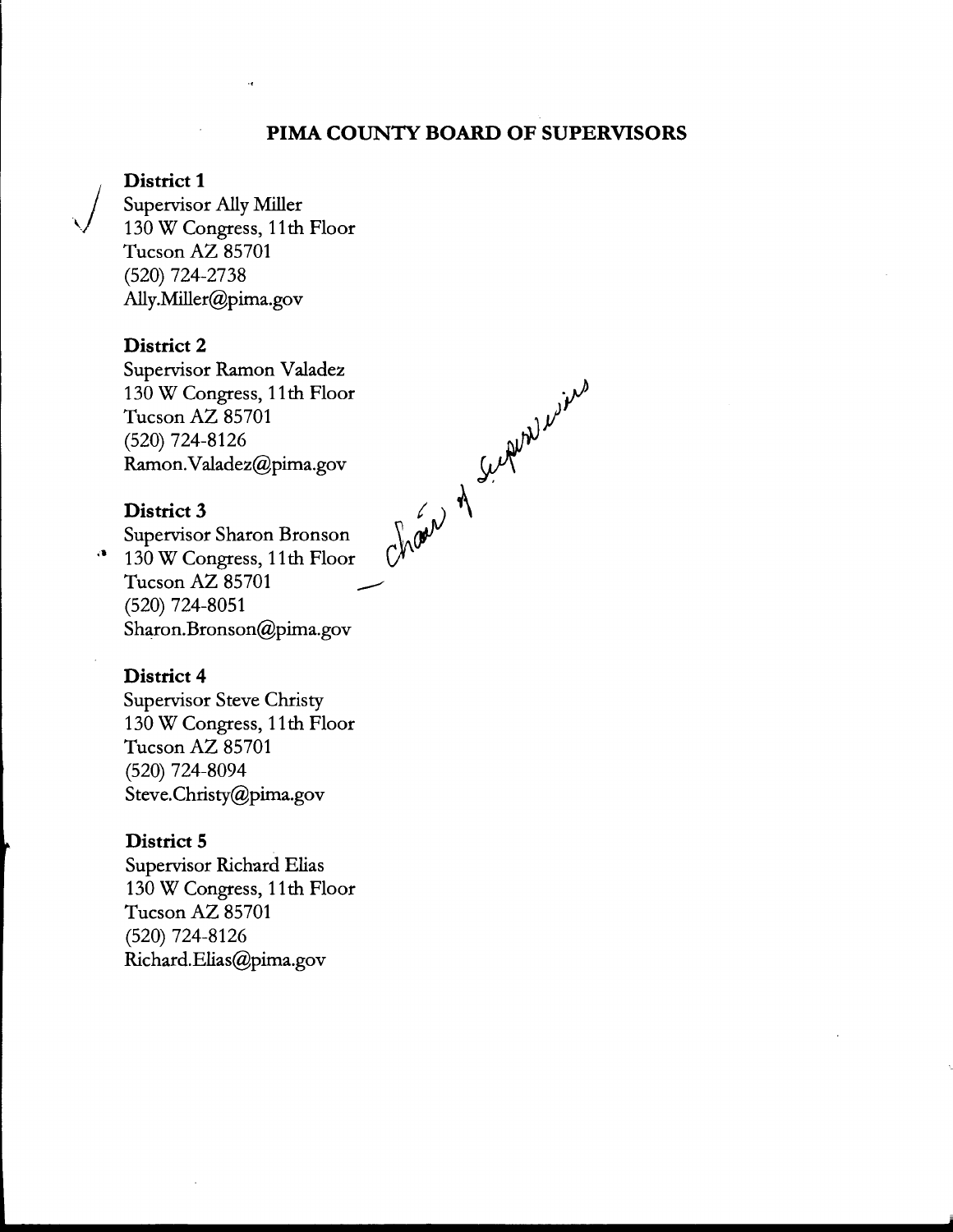## **BULLET POINTS TO SUPPORT SUPERVISOR CHRISTY'S ROAD PLAN**

The roads in Green Valley are in dire need of preservation and repair. Most of them are in poor to failing condition.

The present \$0.25 increase in the property tax rate will take about 30 years to bring all of Green Valley's roads into good condition--way too long. We'll never see it in our lifetimes.

Everyone who uses the roads in Pima County, not just the homeowners, will help pay for the roads.

Green Valley's poor roads adversely affect both our property values and the economics of the area. It makes it seem like we don't care about our ,. community.

Supervisor Christy's Road Plan represents the only feasible method of obtaining sufficient funds to bring the roads of Green Valley and Pima County into good condition within a reasonable period of time.

Having the Regional Transportation Authority administer the sales tax road fund means the funds will be used wisely. The RTA has long history of administering road funds prudently and effectively.

Having the RTA administer the road funds helps keep the funds from becoming a political football and preserves them for one use only.

## **OTHER THINGS YOU CAN DO TO HELP PASS THE ROAD PLAN:**

Contact your friends in other areas of Pima County. Share these bullet points with them. If they live on a county road, ask them how long they are willing to wait for their next (or first) road repair. Point out that good roads bring businesses into communities. Be persistent!